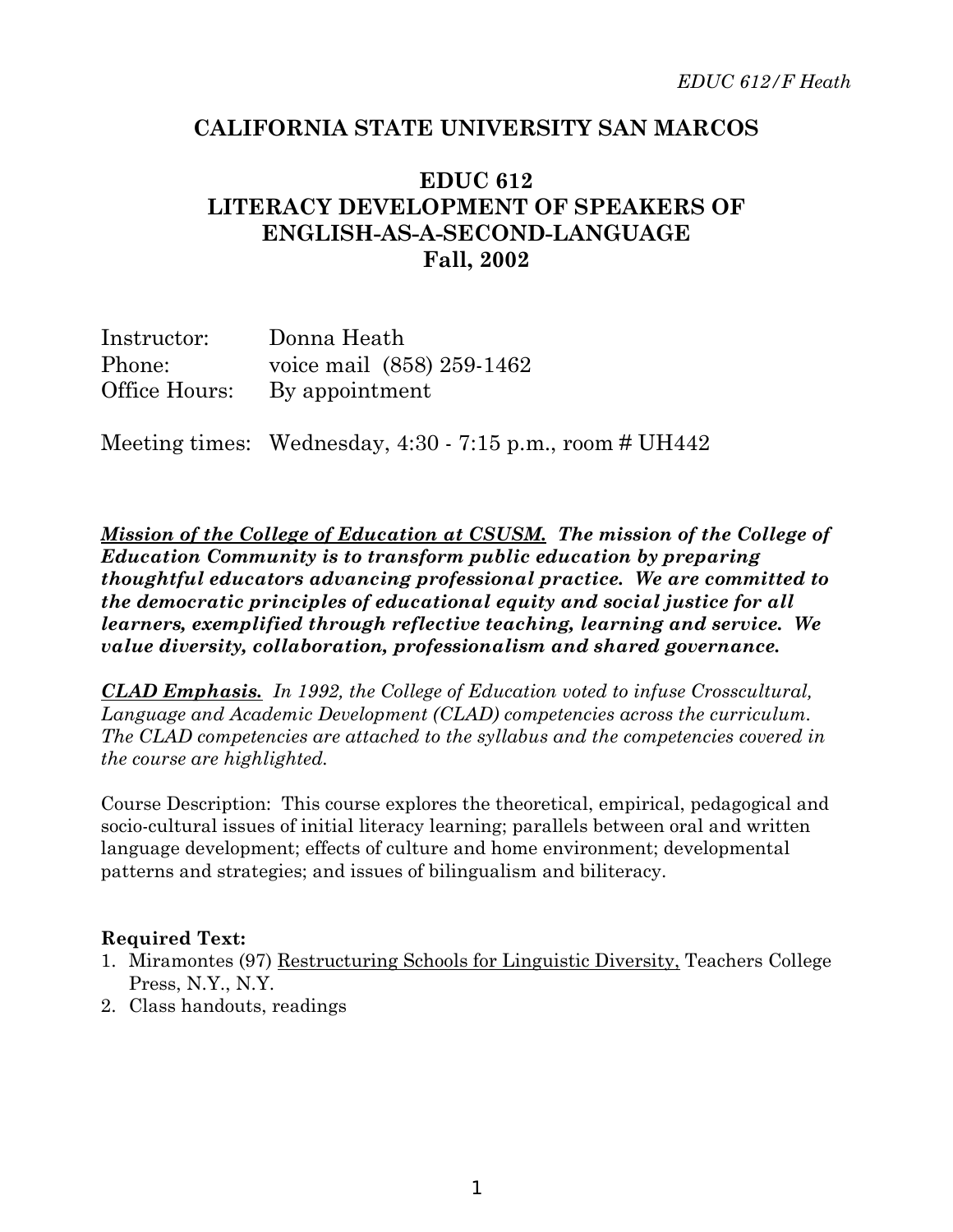## **Course Objectives:** Students completing EDUC 612 will:

- Explore the concept of second language literacy beyond reading and writing;
- Examine initial and second language development patterns;
- Observe literacy experiences of English learners, reflect on observations, and develop an improved second language literacy plan;
- Develop a personal definition of biliteracy that will be reflected in instruction
- Explore the effects of culture and home environment on literacy; and
- Learn about instructional strategies that facilitate second language literacy.

## **Course Requirements:**

All students are expected to attend every class session unless otherwise arranged. Students are further expected to be prepared for class and to participate accordingly. Reading should be completed before the class meeting. **All assignments must be handed in on the due date.** Assignments must be typed and double spaced.

Completion of the following assignments will earn a "B" grade:

- 1. surveys 10 points
- 2. attendance/class participation 20 points
- 3. paper presentation/case study 30 points
- 4. weekly reflections/inquiry paper 20 points

\*Optional assignment for an "A" grade (3 articles) educational journal/research review.

#### **Attendance Policy**

Due to the dynamic and interactive nature of courses in the College of Education, all students are expected to attend all classes and participate actively. At a minimum, students must attend more than 80% of class time, or s/he **may not receive a passing grade** for the course at the discretion of the instructor. Individual instructors may adopt more stringent attendance requirements. Should the student have extenuating circumstances, s/he should contact the instructor as soon as possible.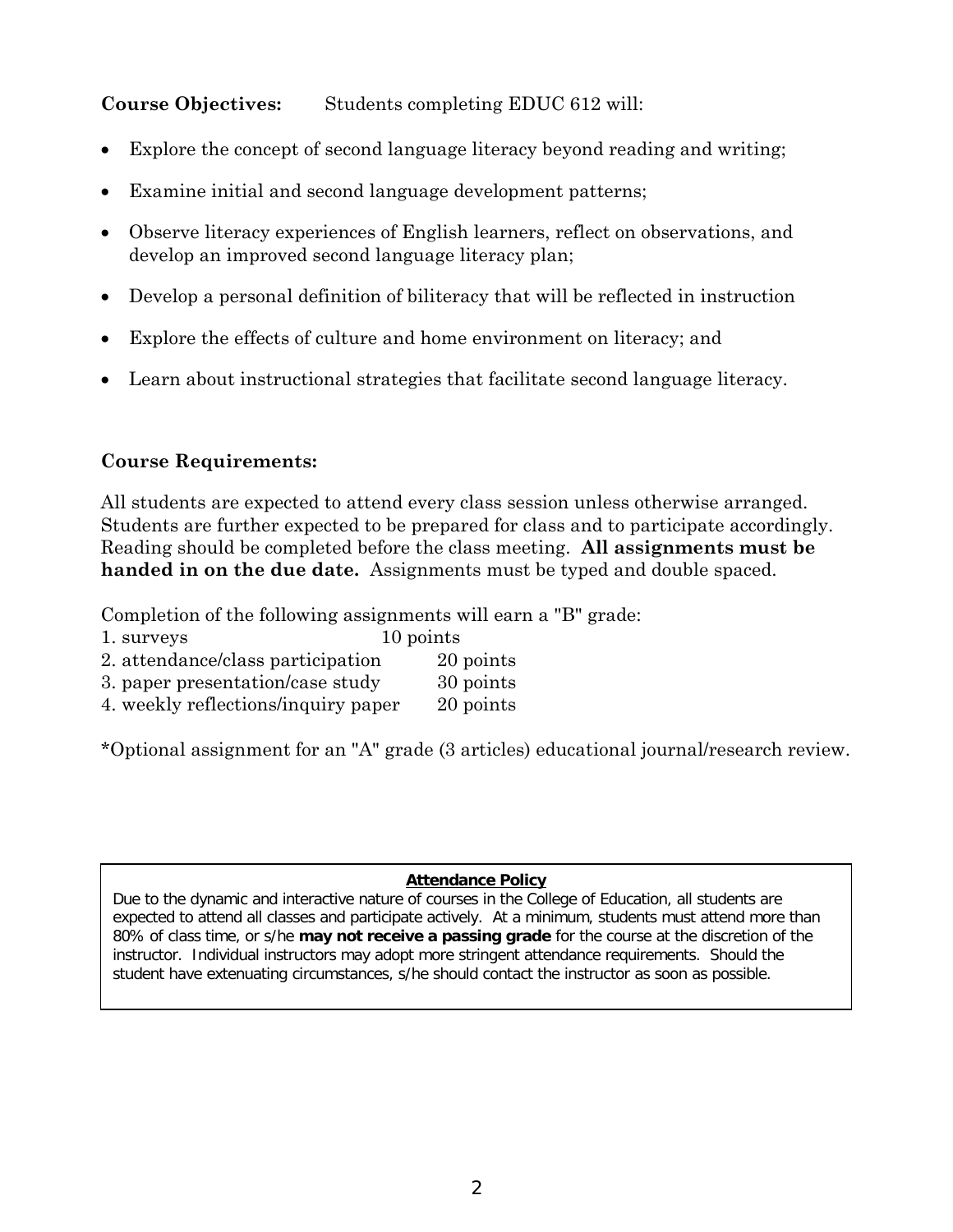#### **Assignments:**

The assignments for this course are as follows:

### • *Surveys: (10 points)*

Surveys will be assigned during the course. Students will share their results with the class.

## • *Case Study: (30 points)*

In groups, you will be presented a case study. You will assess and prescribe a program for an ethnically-linguistically diverse student.

Based on your readings and what you've learned in class, you will write a 3-5 page paper with a socio-cultural-linguistic perspective. Your paper and group presentation will answer the questions:

- How would you assess and diagnose to plan an educational program for this student?
- What type of program would you recommend? (Back up your statements with research and strategies that best fit this student's cultural and linguistic background.)
- Describe How would you gather the information on this student and what other people would be involved in the program planning for this student?

## • *Weekly Reflections/Inquiry Paper (20 points)*

- 1. Pose a question regarding literacy and the educational of English learners and keep a running log of class discussions and your observation form your school/personal experience.
- 2. Answer the question based on your observations and the learning of new material from class. Justify your conclusion/answer with a combination of information gathered in class, through our readings and from your own observations of English learner programs.

\*Optional for Grade "A" (additional points)

Read three journal articles or research articles regarding literacy and English learners. Provide a concise summary of the articles with your own observations, opinions and comments supported by class readings and activities (2 pages each).